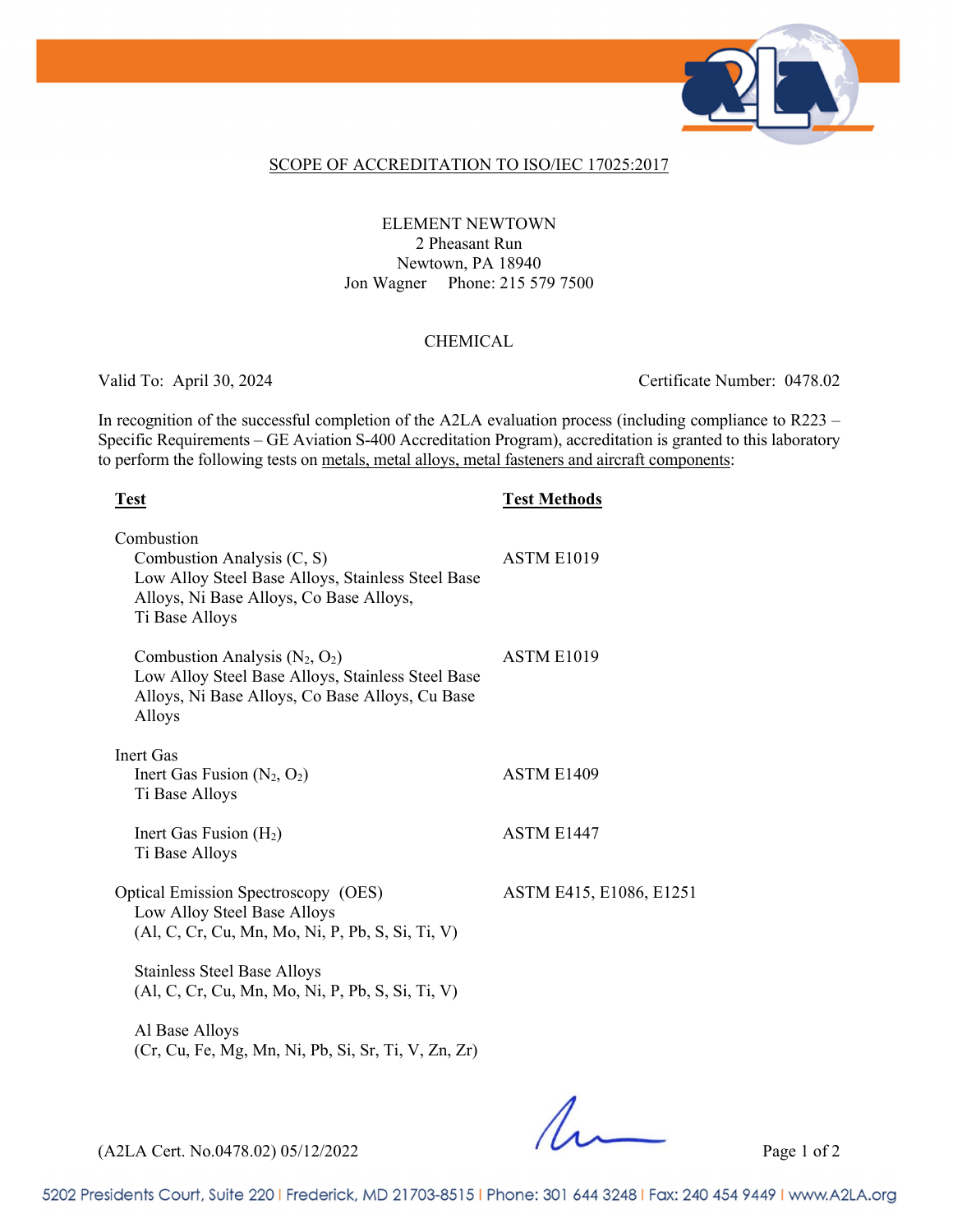## **Test Test Methods**

Optical Emission Spectroscopy (OES) (cont'd) ASTM E415, E1086, E1251 Ni Base Alloys (Al, C, Co, Cr, Cu, Fe, Mn, Mo, Nb, P, Si, Ti, V, W)

Co Base Alloys (Al, C, Cr, Fe, Mn, Mo, Ni, P, S, Si, Ta, Ti, V, W)

Cu Base Alloys (Al, Be, Fe, Mn, Ni, P, Pb, Sb, Si, Sn, Zr)

Ti Base Alloys (Al, C, Cr, Cu, Fe, Mo, Ni, Si, Sn, V, Zr)

 $(42LA$  Cert. No.0478.02) 05/12/2022 Page 2 of 2